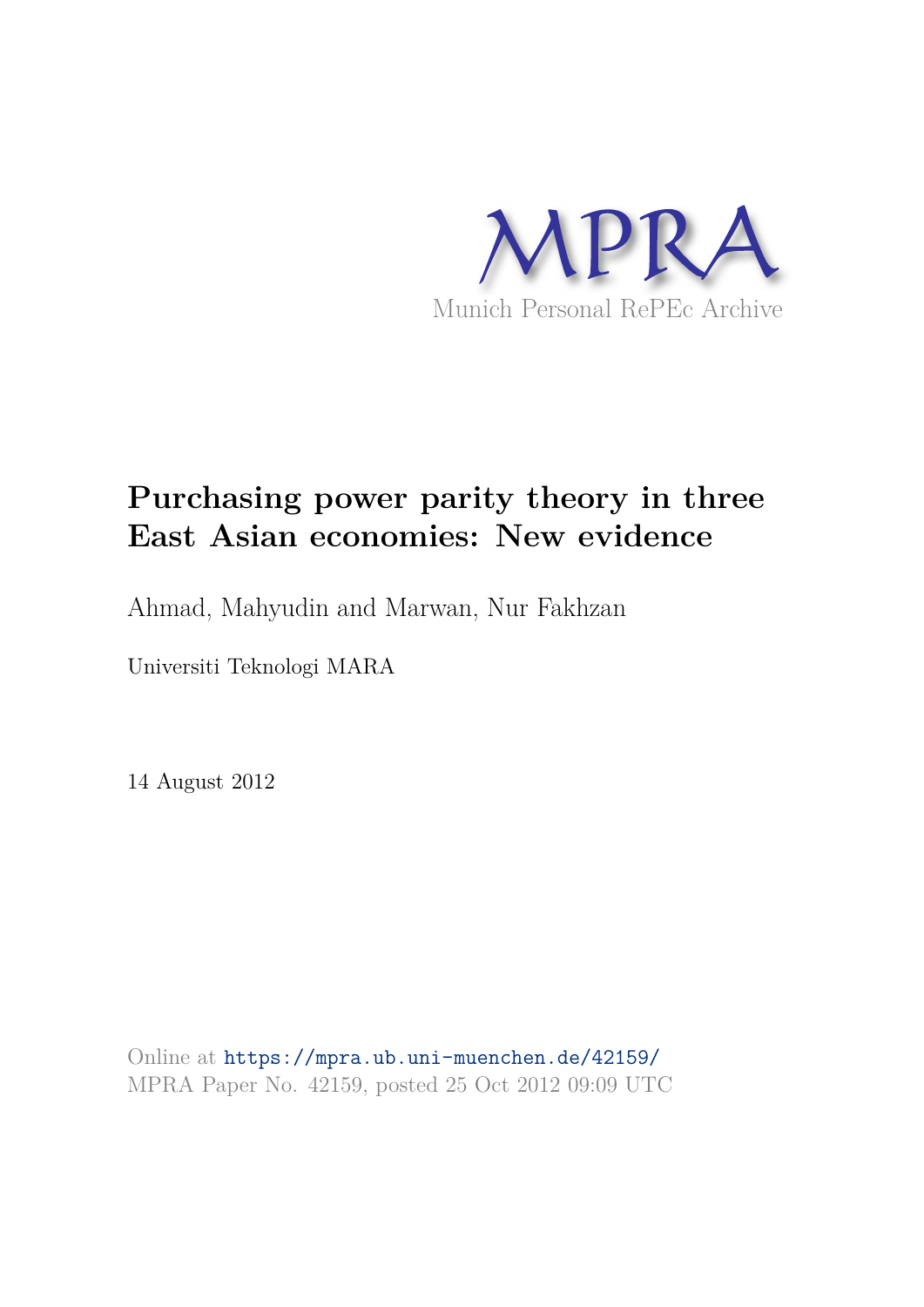## **Purchasing power parity theory in three East Asian economies: a new evidence**

Mahyudin Ahmad<sup>1</sup>, Nur Fakhzan Marwan<sup>2</sup>

<sup>1</sup> Jabatan Ekonomi, Fakulti Pengurusan Perniagaan, UiTM Kedah, Malaysia

<sup>2</sup> Fakulti Pengurusan Perniagaan, UiTM Pahang, Malaysia

Abstract:

To an otherwise extensive literature with yet mixed findings on the long run Purchasing Power Parity (PPP) theory, this paper extends the evidence *against* the PPP hypothesis in three East Asian economies namely Indonesia, Malaysia, and Thailand based on quarterly data spanning forty years (1968:Q1-2008:Q1). The testing of PPP hypothesis in this study employs two methods namely Engle-Granger procedure and Johansen multivariate cointegration method.

Keywords: Purchasing power parity, East Asian countries, Johansen multivariate cointegration test.

JEL code: C22, E29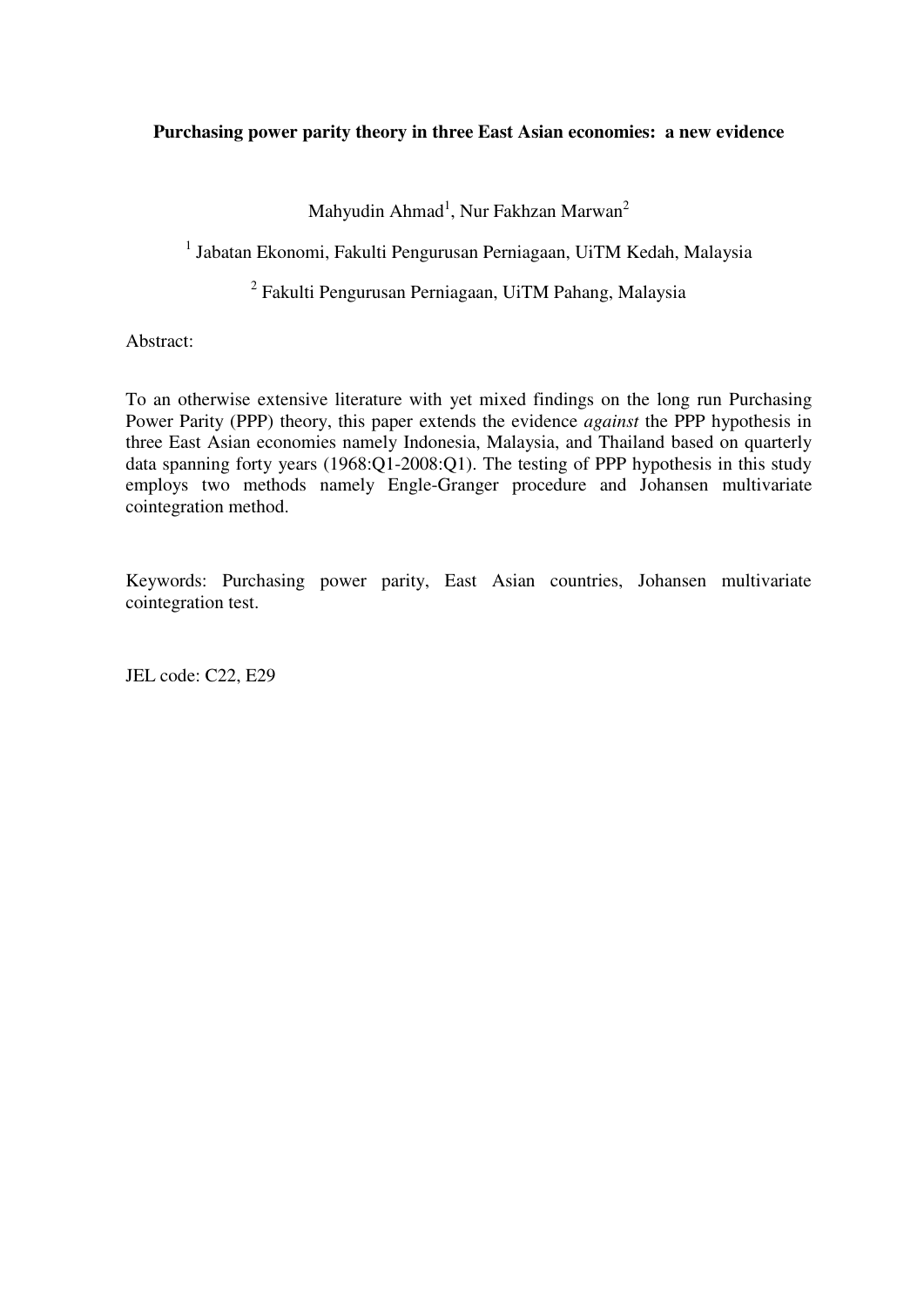## **1. Introduction**

 $\overline{a}$ 

In spite of an already extensive literature with mixed findings either in favour or against the long run PPP theory, this paper offers a new evidence on the PPP hypothesis in the case of three emerging economies in the East Asian region namely Indonesia, Malaysia, and Thailand based on quarterly data that spans 40 years (1968-2008). The testing of PPP hypothesis in this study employs two methods namely Engle-Granger procedure and Johansen cointegration method.

The purchasing power parity (PPP) theory has a long history in economics. The general idea behind the theory is that a unit of currency should be able to buy the same basket of goods in one country as the equivalent amount of foreign currency, at the going exchange rate, can buy in a foreign country. This constitutes the "parity" between the purchasing power of the currency of two different countries. In absolute term, PPP demonstrates that the exchange rate, defined as the domestic price of foreign currency, should be equivalent to the ratio of the domestic price level to the foreign price level.

The equilibrium relationship implied in the absolute version of PPP assumes perfect commodity arbitrage<sup>1</sup> between the two countries in question. It is often expressed as:

$$
E_t = \frac{P_t}{P_t^*} \tag{1}
$$

where  $E_t$  is the domestic price of foreign currency,  $P_t$  is domestic price level and  $P_t^*$  is foreign price level. In the short run, the equilibrium relationship may not hold due to the shocks that may cause deviations from the PPP. Over the long run, however, one will expect that the shocks to diminish and neutralize and the equilibrium in the PPP relationship will be restored i.e. PPP holds in the long run.

<sup>&</sup>lt;sup>1</sup>The mechanism in which the competitive markets in two trading countries equalize the price of identical goods, at the going exchange rate, in the two countries with the assumption of no transportation and other transaction costs.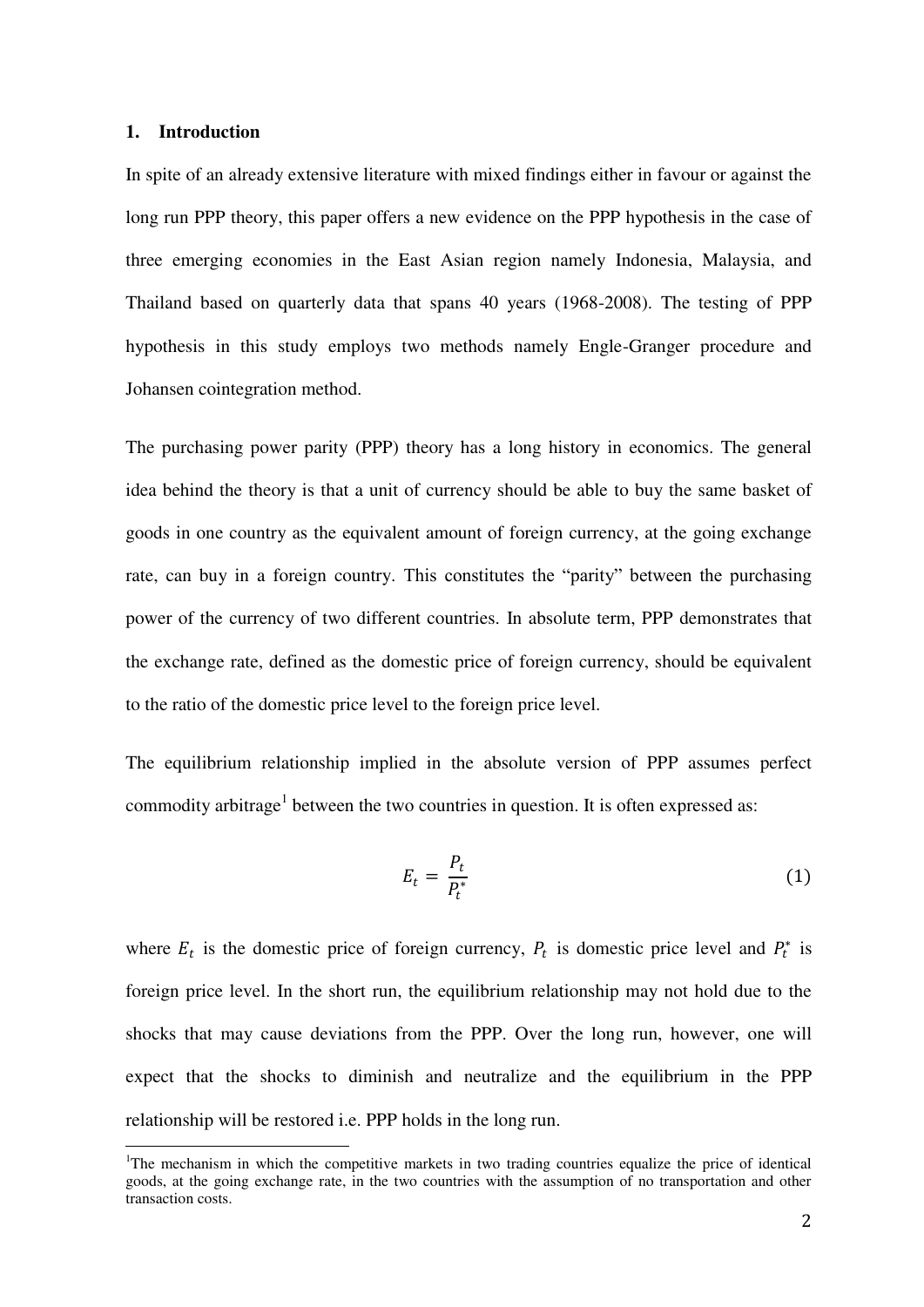In the empirical literature, the question of whether or not PPP hypothesis holds usually conducted by determining whether the real exchange rate, expressed as the relationship between the nominal exchange rate and relative prices, is stationary or not. With a slight modification to Equation (1), the real exchange rate can be represented as:

$$
R_t = \frac{E_t P_t^*}{P_t} \tag{2}
$$

or

 $\overline{a}$ 

$$
r_t = e_t + p_t^* - p_t \tag{3}
$$

where  $R_t$  is the real exchange rate, and  $r_t$ ,  $e_t$ ,  $p_t^*$  and  $p_t$  are the variables in logarithmic form. In other words, if the real exchange rate exhibits the tendency to return to its mean over the long run i.e. stationary, then it can be concluded that PPP equilibrium holds. On the other hand, PPP does not hold over the long run if the real exchange rate follows random walk.

On overall, the evidence from the empirical studies of PPP is rather mixed<sup>2</sup>. Empirical evidence supporting the theory can be found in studies, to name a few, Abuaf and Jorion (1990), Kim (1990), Glen (1992), Pippenger (1993), Becketti *et al.* (1995), and Su Zhou (1997). Whereas, the studies by Corbae and Ouliaris (1988), Baillie and Patrick (1989), Gan (1991), Flynn and Boucher (1993), and Chowdhury and Sdogati (1993) found evidence rejecting the hypothesis.

Baharumshah and Ariff (1997), Khoon and Mithani (2000) and Baharumshah *et al.* (2005) examined the PPP relationship in East Asian economies. The first two studies found evidence that the real exchange rate follows random walk i.e. PPP theory does not hold over the long run. The finding by Baharumshah *et al.* (2005), however, indicates strong

<sup>&</sup>lt;sup>2</sup> For a more comprehensive surveys of the literature and debate on PPP, refer Rogoff (1996), and Taylor & Taylor (2004).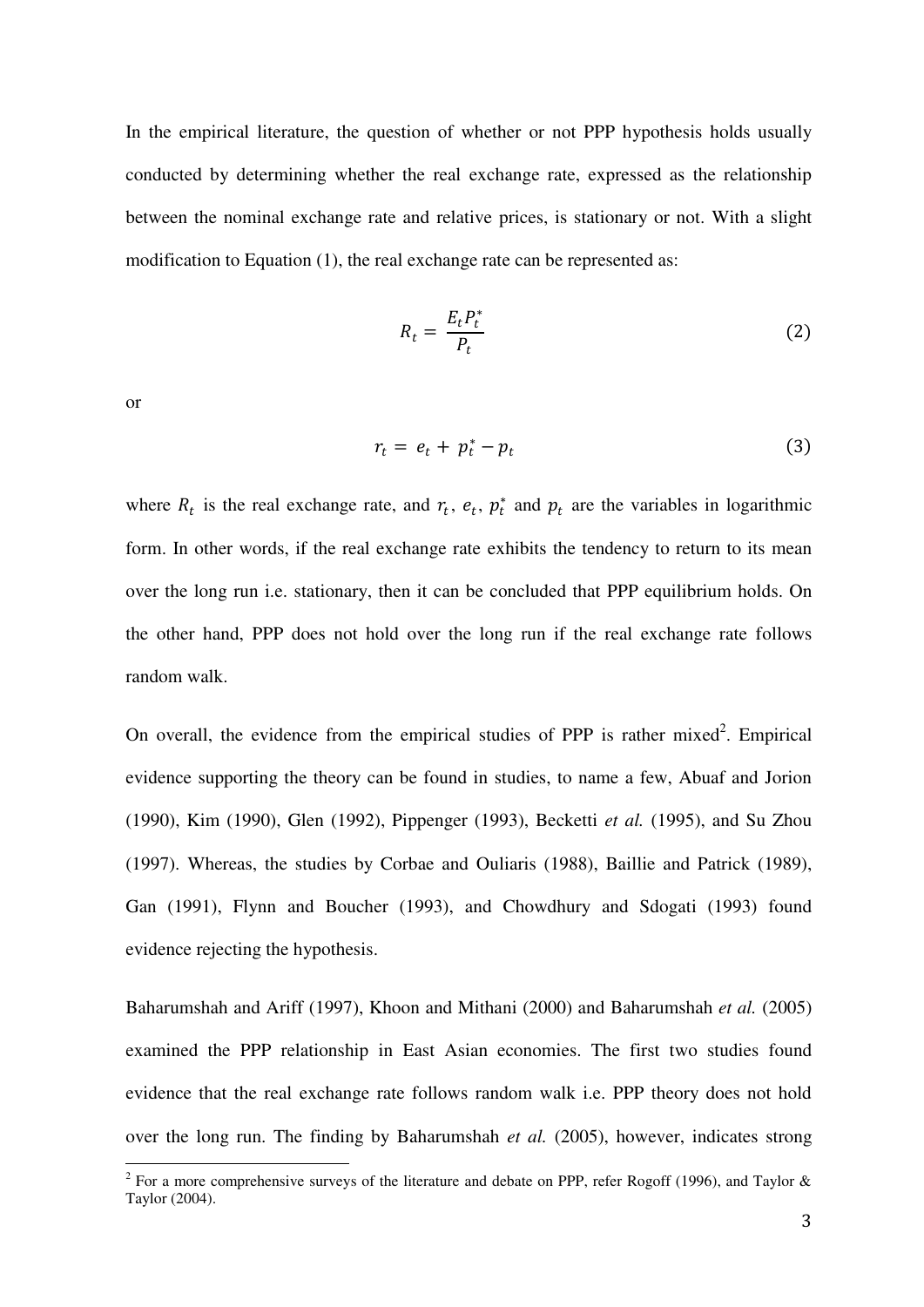evidence supporting PPP for the Asian currencies in the post-Asian Financial Crisis era, but not in the pre-crisis.

This paper is organised as follows. This introduction is the first section, followed by Section 2 that briefly discusses methodologies and data sources. The estimation results are presented in Section 3 and Section 4 concludes.

## **2. Methodologies and data sources**

 $\overline{a}$ 

In this paper, the analysis of PPP hypothesis employs two modelling approaches of the real exchange rate. Based on the Equation (1) above, Model 1 is expressed as the following:

$$
e_t = \alpha_0 + \alpha_1(p_t) + \epsilon_t \tag{4}
$$

where  $e_t$  is the nominal exchange rate or domestic price of foreign currency, and  $p_t$  is the ratio between the domestic and foreign price levels,  $(\frac{P_t}{R_t})$  $\frac{r_t}{p_t^*}$ ), and all variables are in logarithmic form. Model 1 assumes symmetry and proportionality in the price levels of domestic and foreign countries but these assumptions may be restrictive at least for the industrialized economies<sup>3</sup>. The following is Model 2 that imposed no restriction based on Equation (3) with slight modification:

$$
e_t = \alpha_0 + \alpha_1 p_t + \alpha_2 p_t^* + \omega_t \tag{5}
$$

where  $e_t$ ,  $p_t$  and  $p_t^*$  are the nominal exchange rate, domestic price level and foreign price level, respectively. The variables of interest in both models are the error terms  $\epsilon_t$  and  $\omega_t$ which explain the linear relationship between all other variables in the respective models. Since Model 1 is bivariate, the testing for cointegration in the two variables employs Engle-

<sup>&</sup>lt;sup>3</sup> For further discussion on these assumptions, refer Baharumshah and Ariff (1997). Ardeni and Lubian (1989) showed that by using the more general specification i.e. without the restrictions, they were able to reject PPP.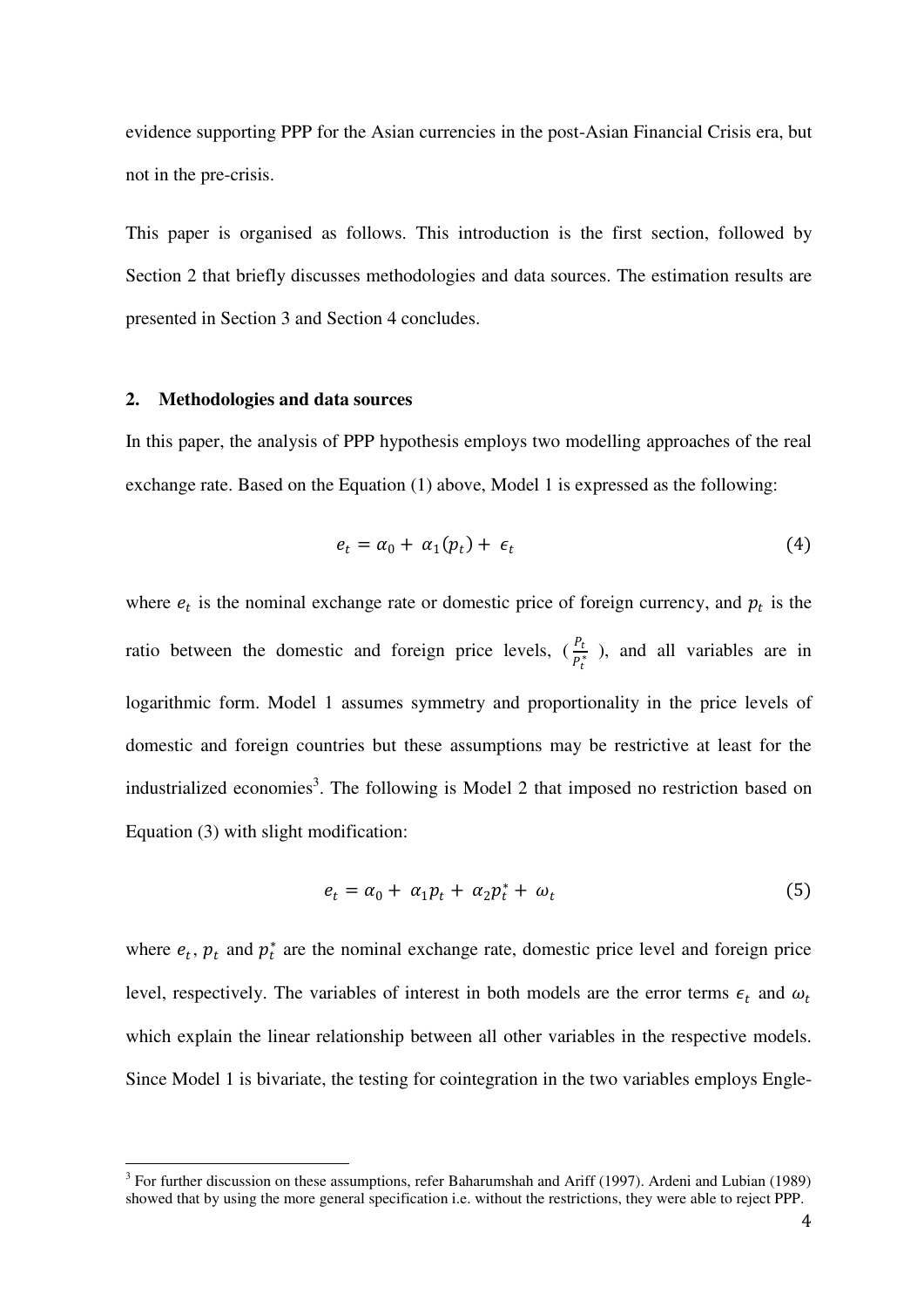Granger procedure. In the multivariate Model 2, Johansen cointegration test is also used in addition to the Engle-Granger procedure.

Introduced by Engle and Granger (1987), cointegration implies that between a number of non-stationary variable, there exists a linear combination among them that is stationary. This situation necessitates the time path of the non-stationary variables be linked which illustrates the crucial insight for the equilibrium theories. Within the equilibrium framework, the deviation from the equilibrium is said to be temporary in nature, and in the long run it will correct to its equilibrium level.

In the case of PPP, if the exchange rate, domestic and foreign price levels are all nonstationary and integrated of order one, I(1), and if the linear combination of them, i.e. the error terms in the Equation (4) and (5) are stationary, the variables are said to be cointegrated of order one,  $CI(1,1)$ . The deviation from the PPP equilibrium is the error terms, and since  ${e_t}$  and  ${\omega_t}$  are stationary, it is temporary in nature and in the long run it will eventually diminish and the equilibrium in the PPP will be restored. A cointegrated system provides strong support for the absolute PPP, otherwise the process will tend to get larger over time and the exchange rate and price levels will diverge without bound.

As for the Engle-Granger procedure, the two-step procedure involves firstly to pretest the variables in the model for their order of integration. By definition, cointegration necessitates the variables be integrated of the same order. Augmented Dickey Fuller (ADF) test is used for this purpose. The ADF regression model of exchange rate variable is assumed to have only drift without time trend, whereas relative price level (in Model 1) and domestic and foreign price levels (in Model 2) are assumed to have a drift and time trend<sup>4</sup>. If both relative prices and nominal exchange rates are found to be integrated of the same

 $\overline{a}$ 

<sup>&</sup>lt;sup>4</sup> The assumptions are made by investigating the graphical pictures of respective variables. Only drift can be spotted in the exchange rate graphs with no clear trend visible, and the trend and drift terms are both easily spotted in the price variables graphs. Refer Appendix for the graphs.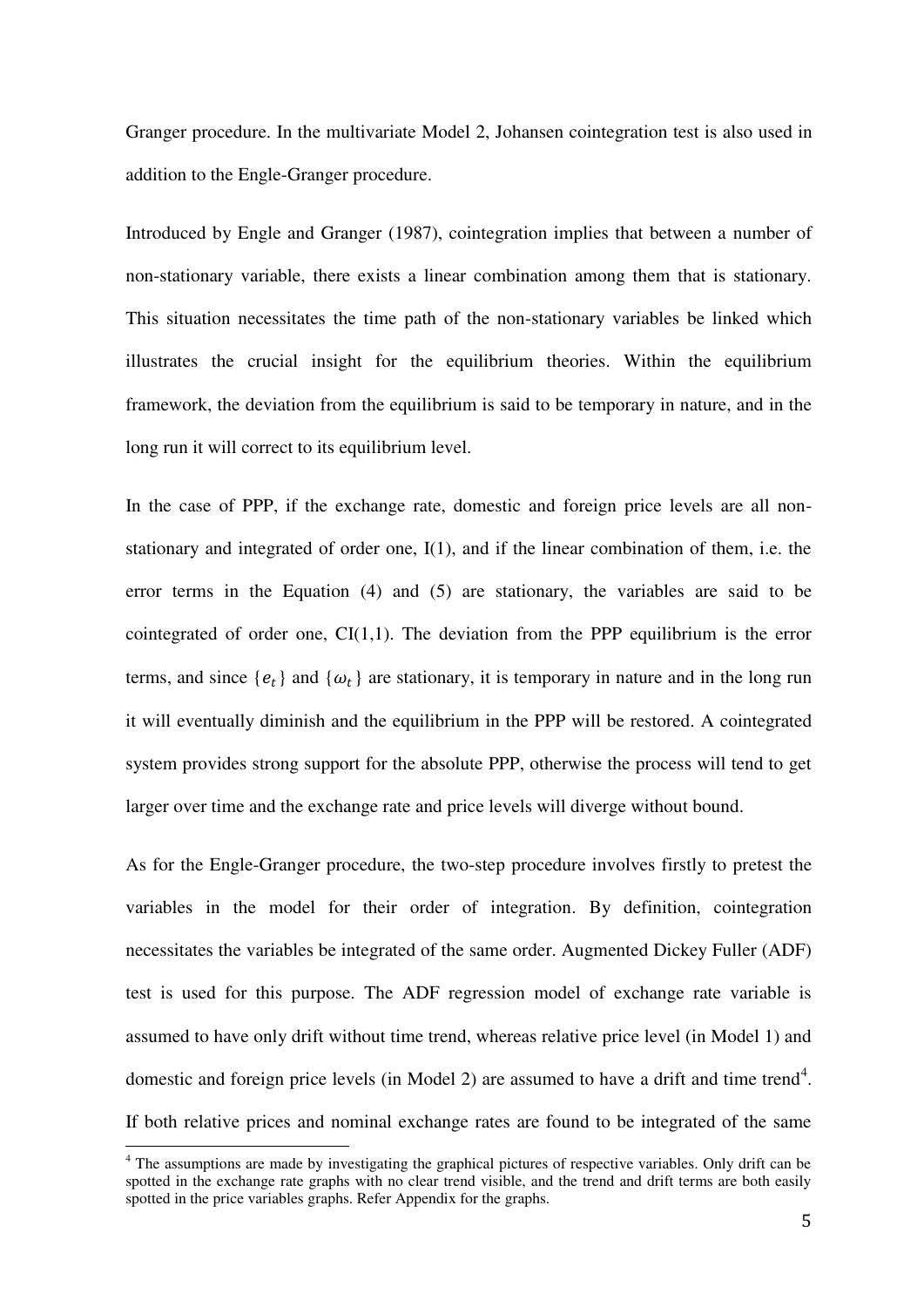order, then the long run relationship between the variables as in the Equation (4) and (5) will be estimated.

In the second step, the residuals of the estimation are tested for unit root. The residuals represent deviation from long run equilibrium relationship, and for a PPP to hold over the long run, the residuals must exhibit a mean-reversion or stationary process in which the deviation will be corrected over the long run and the equilibrium is restored. The residualbased testing to determine whether null hypothesis of unit root in the residuals can be rejected utilises the following regression model:

$$
\Delta \hat{\epsilon}_t = \phi \hat{\epsilon}_{t-1} + \sum_{j=1}^n b_j \Delta \hat{\epsilon}_{t-j} + v_t \tag{6}
$$

with the white noise assumption of  $v_t$  and no constant and time trend. The appropriate critical values for residual-based testing from the cointegration regressions are given by Engle and Yoo (1987).

Besides, Johansen cointegration test is also employed as the testing methodology for the cointegration in the multivariate Model 2. Johansen and Juselius  $(1990)^5$  maximum likelihood estimation can estimate and test for the presence of multiple cointegrating vectors. This test allows testing of restricted version of cointegrating vector(s) and speed of adjustment parameters. Johansen"s procedure relies heavily on the relationship between the rank of a matrix and its characteristics root and considered as a multivariate generalization of the Dickey Fuller test. Test on number of cointegrating vectors is conducted using the following two test statistics, i.e. Trace statistics and Maximum eigenvalues statistics. Trace statistics tests the null hypothesis of number of distinct cointegrating vectors is at most

 $\overline{a}$ 

<sup>&</sup>lt;sup>5</sup> Johansen (1988) tests for cointegrating relationship upon the VAR model of short run dynamics with only intercept in the cointegrating relationship but not in the VAR model, in Johansen and Juselius (1990), however, intercept is in both.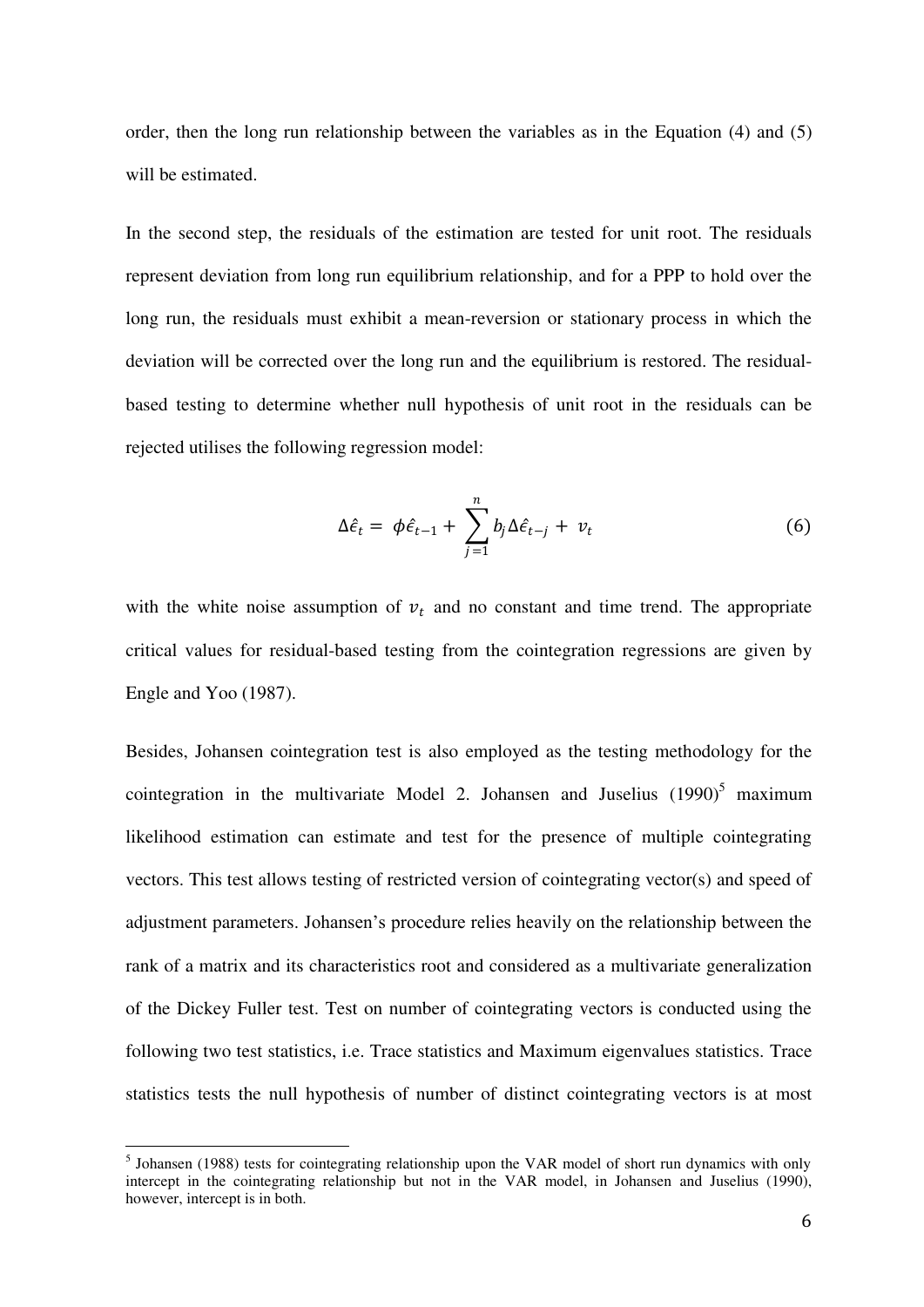equal to *r* against a general alternative, while Maximum eigenvalue statistics tests the null hypothesis of number of cointegrating vectors is  $r$  against alternative of  $r + 1$  cointegrating vectors (Enders, 1995). The critical values for both test statistics are provided by Osterwald-Lenum (1992) and are automatically generated by EViews 6. If the null hypothesis is rejected at any given *r* in both tests, they will be repeated until we fail to reject the null hypothesis.

The data sample spans for 40 years from 1968:Q1 until  $2008:Q4<sup>6</sup>$  in quarterly observations expressed in natural logarithmic form. Nominal exchange rate is the period average market rate of national currency per U.S. dollar, whereas the Consumer Price Index<sup>7</sup> (2000=100) of the countries under study is selected to represent the domestic price level and U.S. CPI (2000=100) as the foreign price level. For Model 1, relative price is obtained by taking ratio of domestic CPI to U.S. CPI and taking log of the product. All series are obtained from International Financial Statistics database compiled by International Monetary Fund, and analyzed using the EViews 6 statistical package.

### **3. Estimated results**

 $\overline{a}$ 

Table 1 below shows that the null hypothesis of unit root in the variables is overwhelmingly rejected in first difference but not in level. The ADF test thus concludes that all variables are non-stationary in level but stationary in first difference, i.e. all variables are I(1). Cointegration implies that there could be a stationary relationship between a number of I(1) variables. We then proceed with the estimation of the Model 1 of PPP long run equilibrium model. The estimation output and ADF test statistics of the estimated residuals are

<sup>&</sup>lt;sup>6</sup> A sufficiently longer time period is needed to capture the long run relationship of PPP. Hendry (1986) points out that increasing the sample size by "time aggregation" is unlikely to reveal the long run relationship. Some authors argued short horizon data may not be able to capture the performance of PPP because the time needed for PPP to re-establish for a pair of countries following any disturbance ranges from two to 10 years.

<sup>7</sup> More recent studies have used wholesale price index (WPI or PPI) instead of CPI because WPI is better proxy for the prices of tradable goods than the CPI. Data on WPI, however, available only from 1984 onwards for the countries under study which, if used, presumably could affect the outcome of testing.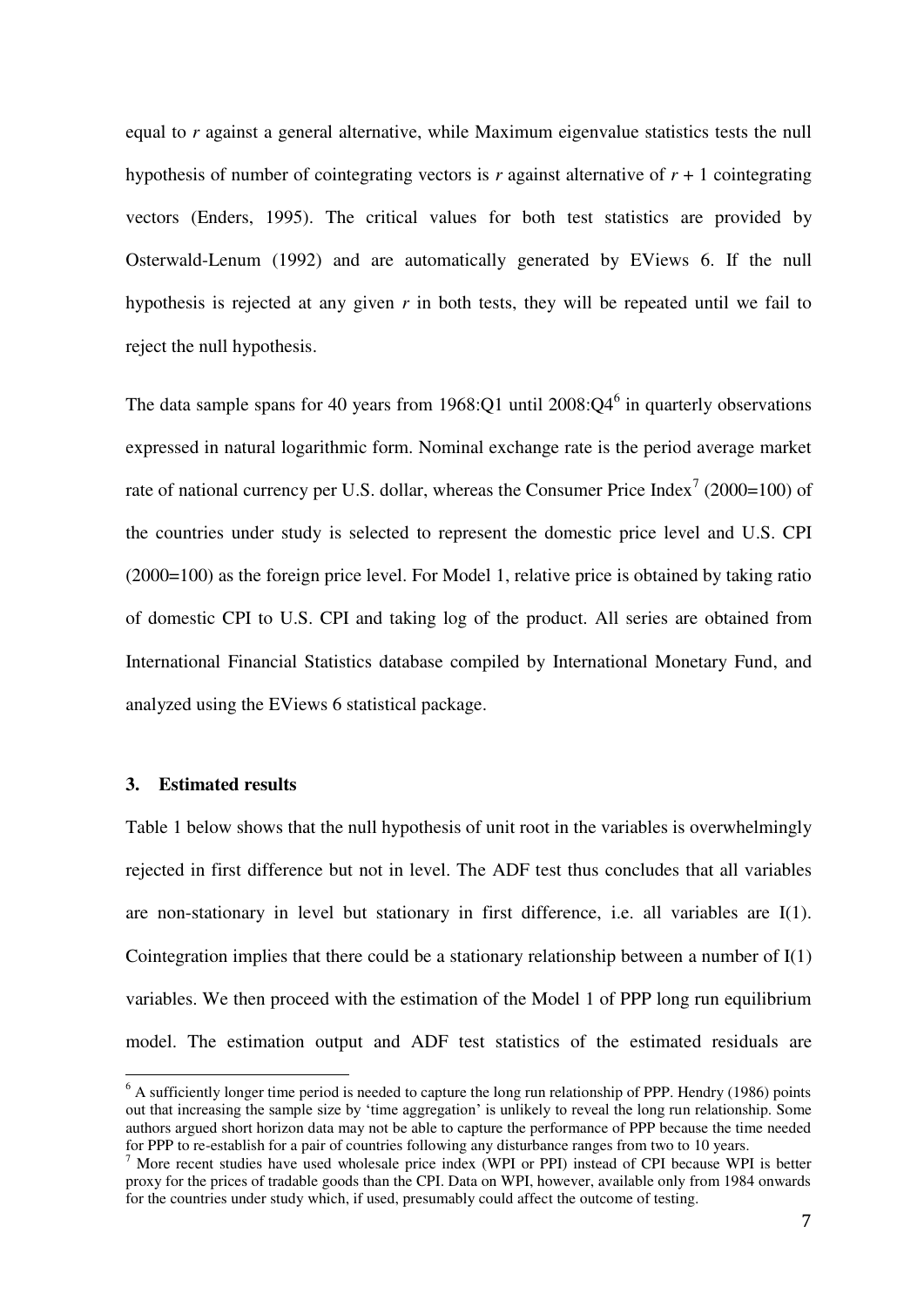presented in Table 2. The ADF test statistics however failed to reject the null hypothesis of unit root in the residuals. It can be concluded that there is no evidence of long run PPP hypothesis for Indonesia, Malaysia and Thailand.

| <b>Variables</b> |                | <b>Exchange rate</b>    |               | <b>Relative price</b>   |
|------------------|----------------|-------------------------|---------------|-------------------------|
| <b>Countries</b> | Level          | <b>First Difference</b> | Level         | <b>First Difference</b> |
| Indonesia        | $-0.26(3)$     | $-8.13(2)$ **           | $-2.15(1)$    | $-7.86(0)$ **           |
| Malaysia         | $-1.38(1)$     | $-8.23(0)$ **           | $-0.80(5)$    | $-4.46(4)$ **           |
| Thailand         | $-0.90(3)$     | $-8.49(2)$ **           | $-2.85(1)$    | $-7.68(0)$ **           |
| Critical values  | $1\% = -3.47$  |                         | $1\% = -4.01$ |                         |
|                  | $5\% = -2.87$  |                         | $5\% = -3.43$ |                         |
|                  | $10\% = -2.57$ |                         |               | $10\% = -3.14$          |

**Table 1: ADF test for unit root on the exchange rate and relative price** 

Note: The null hypothesis is that the series contains unit root. Figures in parentheses indicate number of lags automatically determined by SIC. The critical values follow Dickey and Fuller (1976). \*(\*\*) indicates significant at 5% (1%) level.

| Table 2: Estimation output and ADF test for unit root on |
|----------------------------------------------------------|
| the estimated residuals of Model 1                       |

|                        | <b>Estimation output</b> | <b>ADF</b> test statistics |
|------------------------|--------------------------|----------------------------|
| Indonesia              | $e_t = 8.74 + 1.46(p_t)$ | $-2.55(1)$                 |
| Malaysia               | $e_t = 1.06 - 0.24(p_t)$ | $-1.67(1)$                 |
| Thailand:              | $e_t = 3.56 + 2.21(p_t)$ | $-2.55(1)$                 |
| <b>Critical values</b> |                          | $1\% = -3.73$              |
|                        |                          | $5\% = -3.17$              |
|                        |                          | $10\% = -2.91$             |

Note: The null hypothesis is that the series contains unit root. Figures in parentheses indicate number of lags automatically determined by SIC. The critical values follow Engle  $& Yoo (1987)$ .

As shown in Table 3 below, the similar result is obtained from the ADF tests for the variables in Model 2 where the null hypothesis of unit root in the exchange rate, domestic price and foreign price levels are strongly rejected in first difference but not in level, hence the variables are all  $I(1)$ .

| abinestic price and foreign price it (the |                           |                      |                      |                  |  |  |  |
|-------------------------------------------|---------------------------|----------------------|----------------------|------------------|--|--|--|
| <b>Variables</b>                          |                           | <b>Exchange rate</b> | Domestic price level |                  |  |  |  |
| <b>Countries</b>                          | First difference<br>Level |                      | Level                | First difference |  |  |  |
| Indonesia                                 | $-0.26(3)$                | $-8.13(2)$ **        | $-1.34(1)$           | $-7.61(0)$ **    |  |  |  |
| Malaysia                                  | $-1.38(1)$                | $-8.23(0)$ **        | $-1.88(5)$           | $-4.52(4)$ **    |  |  |  |
| Thailand                                  | $-0.90(3)$                | $-8.49(2)$ **        | $-1.98(1)$           | $-5.60(0)$ **    |  |  |  |

**Table 3: ADF test for unit root on the exchange rate, domestic price and foreign price levels**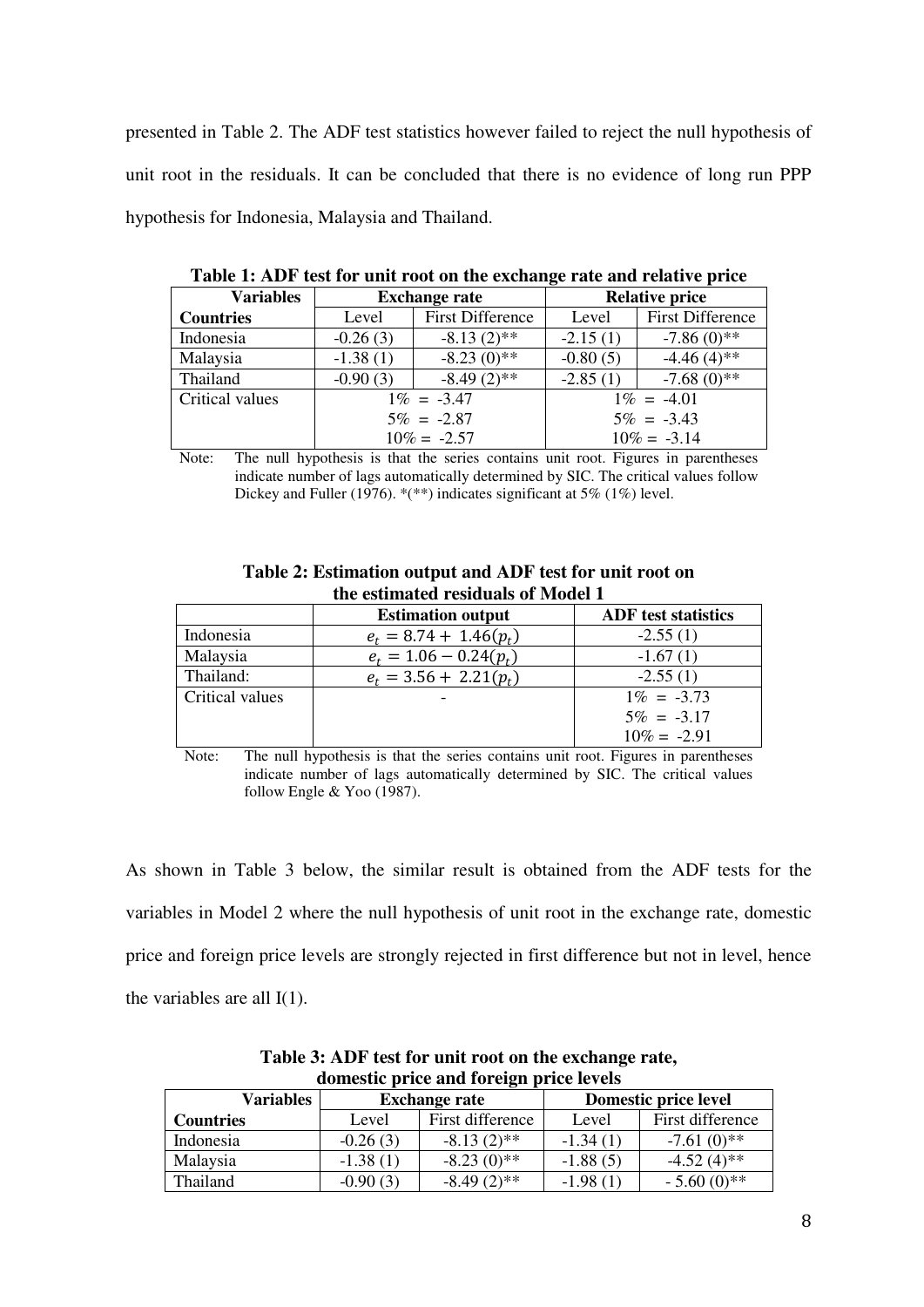| $IIS^{\wedge}$                     | $\overline{\phantom{a}}$ | -              | $-3.01(6)$                                                                                                      | $-2.69(5)$ **  |  |
|------------------------------------|--------------------------|----------------|-----------------------------------------------------------------------------------------------------------------|----------------|--|
| Critical values                    |                          | $1\% = -3.47$  | $1\% = -4.01$                                                                                                   |                |  |
|                                    |                          | $5\% = -2.87$  |                                                                                                                 | $5\% = -3.43$  |  |
|                                    |                          | $10\% = -2.57$ |                                                                                                                 | $10\% = -3.14$ |  |
| $\sim$<br>$\mathbf{v}$<br>$\cdots$ |                          |                | the contract of the contract of the contract of the contract of the contract of the contract of the contract of |                |  |

Note: The null hypothesis is that the series contains unit root. Figures in parentheses indicate number of lags automatically determined by SIC. The critical values follow Dickey and Fuller (1976). \*(\*\*) indicates significant at 5% (1%) level.

^ US CPI is the foreign price level from the perspective East Asian countries.

The estimation output of the Model 2 regression and the ADF test statistics of the residuals are presented in Table 4. The positive sign for domestic price and negative for foreign price are correct as anticipated in the theoretical discussion earlier (refer Equation 3). Despite that, we are unable to infer that the absolute PPP hold because the parameters restriction (1, 1, -1) of the coefficients of variables  $(e_t + p_t^* - p_t)$  in the Equation (3) are yet to be tested. It can only be tested once we find evidence of the existence of at least one cointegrating relationship between the variables which suggests the weak-form PPP long run equilibrium. The ADF test results in the Table 4 below however indicate that we are unable to reject the null hypothesis of unit root in the residuals leading to the same conclusion that the PPP long run equilibrium in all countries under study does not hold.

| the estimated residuals of Model $\mathcal{L}$ |                                     |                            |  |  |  |  |
|------------------------------------------------|-------------------------------------|----------------------------|--|--|--|--|
|                                                | <b>Estimation output</b>            | <b>ADF</b> test statistics |  |  |  |  |
| Indonesia                                      | $e_t = 7.41 + 1.28p_t - 1.00p_t^*$  | $-2.66(1)$                 |  |  |  |  |
| Malaysia                                       | $e_t = -1.04 + 1.53p_t - 1.05p_t^*$ | $-2.47(1)$                 |  |  |  |  |
| Thailand:                                      | $e_t = 2.67 + 1.29p_t - 1.10p_t^*$  | $-2.47(1)$                 |  |  |  |  |
| Critical values                                |                                     | $1\% = -3.73$              |  |  |  |  |
|                                                |                                     | $5\% = -3.17$              |  |  |  |  |
|                                                |                                     | $10\% = -2.91$             |  |  |  |  |

**Table 4: Estimation output and ADF test for unit root on the estimated residuals of Model 2** 

Note: The null hypothesis is that the series contains unit root. Figures in parentheses indicate number of lags automatically determined by SIC. The critical values follow Engle & Yoo (1987, p.158).

We then proceed with the estimation of Vector Error Correction Model VECM (VAR model of short run dynamics) upon which the Johansen cointegration test is employed. All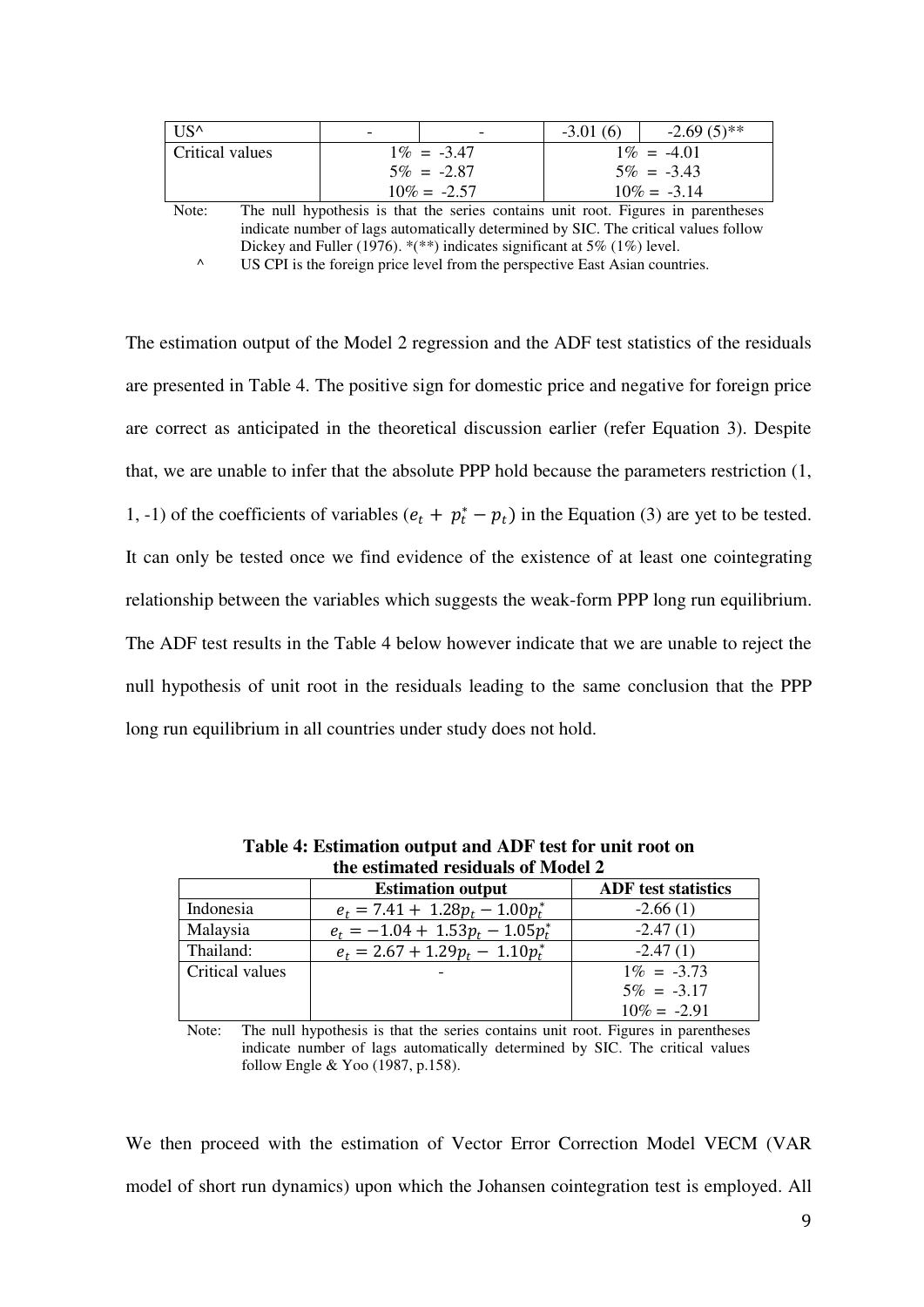variables in the Model 2 i.e. exchange rate, domestic and foreign prices are assumed to be endogenous since they are all I(1) with the optimal number of lag length set to 4 based on the evidence provided by Akaike"s Information Criterion (AIC), and assuming intercept in both the cointegrating equation and the VAR model.<sup>8</sup> Table 5 below presents the results of Johansen and Juselius (1990) maximum likelihood estimation for the number of cointegrating relationship in Model 2 of PPP.

The results show that in all countries except Thailand, both trace and maximum eigenvalue tests clearly indicate that there is no cointegration between the variables at both 1% and 5% levels. For Thailand, mixed results are obtained as the trace test finds no cointegrating relationship in 1% level but three cointegrating relationships at 5% level. This finding should be treated with extra caution. If there are three cointegrating relationships between the three variables, then it is impossible for all variables to be  $I(1)$  individually as have been found by the ADF test earlier (Refer Table 3). Maximum eigenvalue test, however, indicates no cointegrating relationship at both 1% and 5% levels.

|           |                           |            | Statis- | <b>Critical values</b> |        | <b>Result</b>                                                          |  |
|-----------|---------------------------|------------|---------|------------------------|--------|------------------------------------------------------------------------|--|
| Country   | $H_0$                     | $H_a$      | tics    | 95%                    | $99\%$ |                                                                        |  |
| Indonesia | $\lambda_{trace}$<br>test |            |         |                        |        |                                                                        |  |
|           | $r=0$                     | $r \geq 1$ | 15.52   | 29.68                  | 35.65  | test indicates no<br>$\lambda_{trace}$<br>cointegration at both 1% and |  |
|           | $r=1$                     | $r \geq 2$ | 6.56    | 15.41                  | 20.04  | 5% levels.                                                             |  |
|           | $\lambda_{\text{max}}$    | test       |         |                        |        |                                                                        |  |
|           | $r=0$                     | $r=1$      | 8.95    | 20.97                  | 25.52  | test indicates no<br>$\lambda_{max}$                                   |  |
|           | $r=1$                     | $r=2$      | 6.54    | 14.07                  | 18.63  | cointegration at both 1% and<br>5% levels.                             |  |
| Malaysia  | test<br>$\Lambda_{trace}$ |            |         |                        |        |                                                                        |  |
|           | $r=0$                     | $r \geq 1$ | 24.27   | 29.68                  | 35.65  | test indicates no<br>$\lambda_{trace}$                                 |  |

**Table 5:Johansen cointegration test for Model 2** 

 $\overline{a}$ 

<sup>&</sup>lt;sup>8</sup> We also conduct Johansen cointegration test upon the VAR model of short run dynamics as suggested in Johansen (1988) i.e. with the presence of intercept in cointegrating equation only but not in the VAR model. We find no evidence of cointegration between the variables in the case of Indonesia and Malaysia for both Trace and Maximum Eigenvalues tests, For Thailand, one cointegrating equation is detected at 5% level of significance but none at 1% level in Trace test, whereas for Maximum eigenvalues test, no cointegration detected at both levels. The findings are almost identical to those reported below (using Johansen and Juselius (1990) VAR model with a constant term).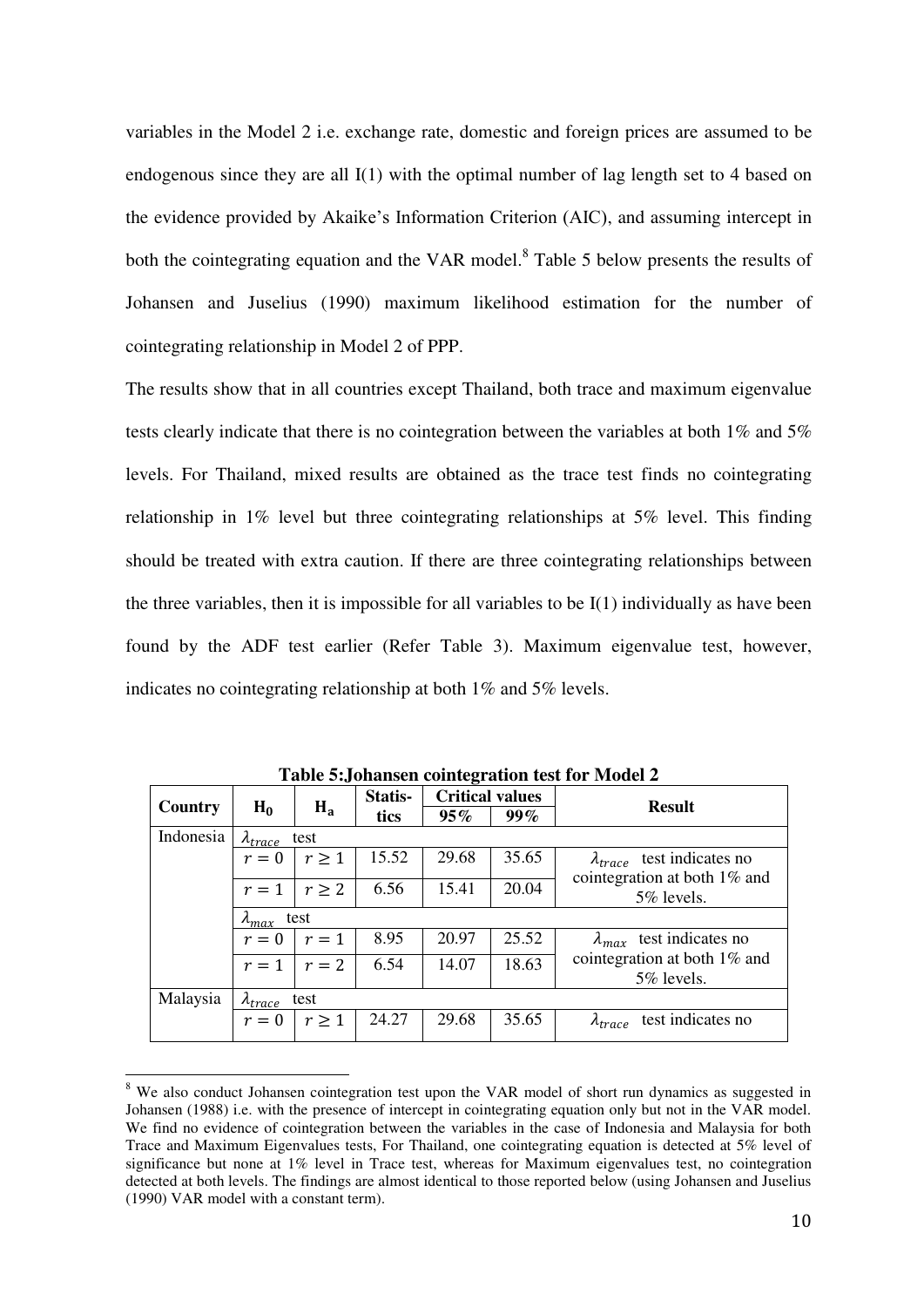|          | $r=1$                | $r \geq 2$ | 10.15   | 15.49 | 20.04 | cointegration at both 1% and<br>5% levels.                           |
|----------|----------------------|------------|---------|-------|-------|----------------------------------------------------------------------|
|          | $\lambda_{max}$ test |            |         |       |       |                                                                      |
|          | $r=0$                | $r=1$      | 14.11   | 20.97 | 25.52 | test indicates no<br>$\lambda_{max}$                                 |
|          | $r = 1$              | $r=2$      | 7.45    | 14.07 | 18.63 | cointegration at both 1% and<br>5% levels.                           |
| Thailand | $\lambda_{trace}$    | test       |         |       |       |                                                                      |
|          | $r=0$                | $r \geq 1$ | 34.59*  | 29.68 | 35.65 | test indicates no<br>$\lambda_{trace}$                               |
|          | $r=1$                | $r \geq 2$ | $15.7*$ | 15.41 | 20.04 | cointegration at 1% level, but 3<br>cointegrating equations at $5\%$ |
|          | $r=2$                | $r \geq 3$ | $5.18*$ | 3.76  | 6.65  | level.                                                               |
|          | $\lambda_{max}$ test |            |         |       |       |                                                                      |
|          | $r=0$                | $r=1$      | 18.85   | 20.97 | 25.52 | $\lambda_{max}$ test indicates no                                    |
|          | $r=1$                | $r=2$      | 10.56   | 14.07 | 18.63 | cointegration at both 1% and<br>5% levels.                           |

\*(\*\*) indicates significant at 5% (1%) level.

Had the Johansen cointegration test finds evidence of at least one cointegrating relationship between the variables, then it can concluded that there is evidence of weak form PPP long run equilibrium for the countries under study, we can further proceed with testing of parameters restriction (1, 1, -1) of the coefficients of variables  $(e_t + p_t^* - p_t)$  of the Equation (3). Since the Johansen cointegration test yields results of no cointegrating relation between the variables, to test the restricted model is then unwarranted.

#### **4. Concluding remarks**

This study examines whether the long run PPP equilibrium holds in East Asian emerging economies namely Indonesia, Malaysia, and Thailand by utilizing two long-run models of PPP with sample data spanning from 1968:Q1 until 2008:Q1. Two cointegration testing methodologies, namely the Engle-Granger procedure and Johansen cointegration test are employed.

Similar to findings by Baharumshah and Ariff (1997), Khoon and Mithani (2000), this paper finds no significant evidence to support the PPP hypothesis over the long run for the countries under study. Although the exchange rate and price levels are found to be nonstationary individually, there is however no long run relationship appears to hold between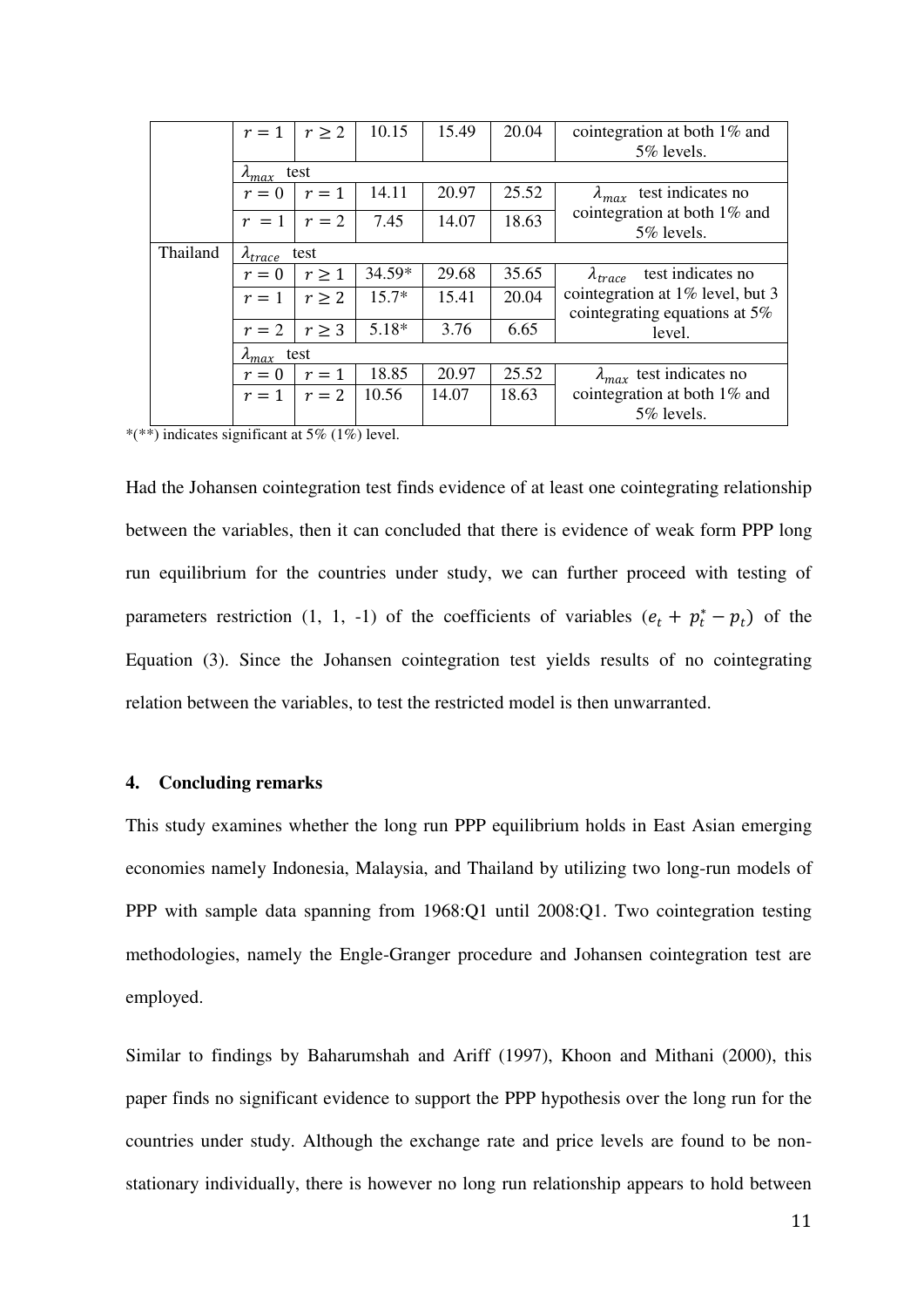them in each methodology tested. Baharumshah *et al.* (2005) however find evidence of PPP for post-AFC period but not in the pre-crisis period. It is possibly fixed exchange rate regime which was among the capital controls implemented by the Malaysian authority following the crisis that contributes to such finding by Baharumshah *et al.* (2005)

This study therefore provides additional evidence against PPP hypothesis for the countries under study and contributes to the existing literature particularly for the East Asian emerging economies especially that it covers sufficiently longer time periods. The Engle-Granger test is used in this study due to the fact the Model 1 is bivariate. The method, however, may draw major criticism in the multivariate model (Model 2) since this procedure is used to test for the null hypothesis of non-cointegration against one alternative only. Thus, Johansen cointegration test is used in the Model 2 testing as it provides estimate of all cointegrating vectors possible. With the emergence of numerous techniques for testing cointegration such as, to name a few, nonparametric rank tests and panel unit root tests, the evidence on the PPP long run relationship particularly in the East Asian emerging economies could be further improved.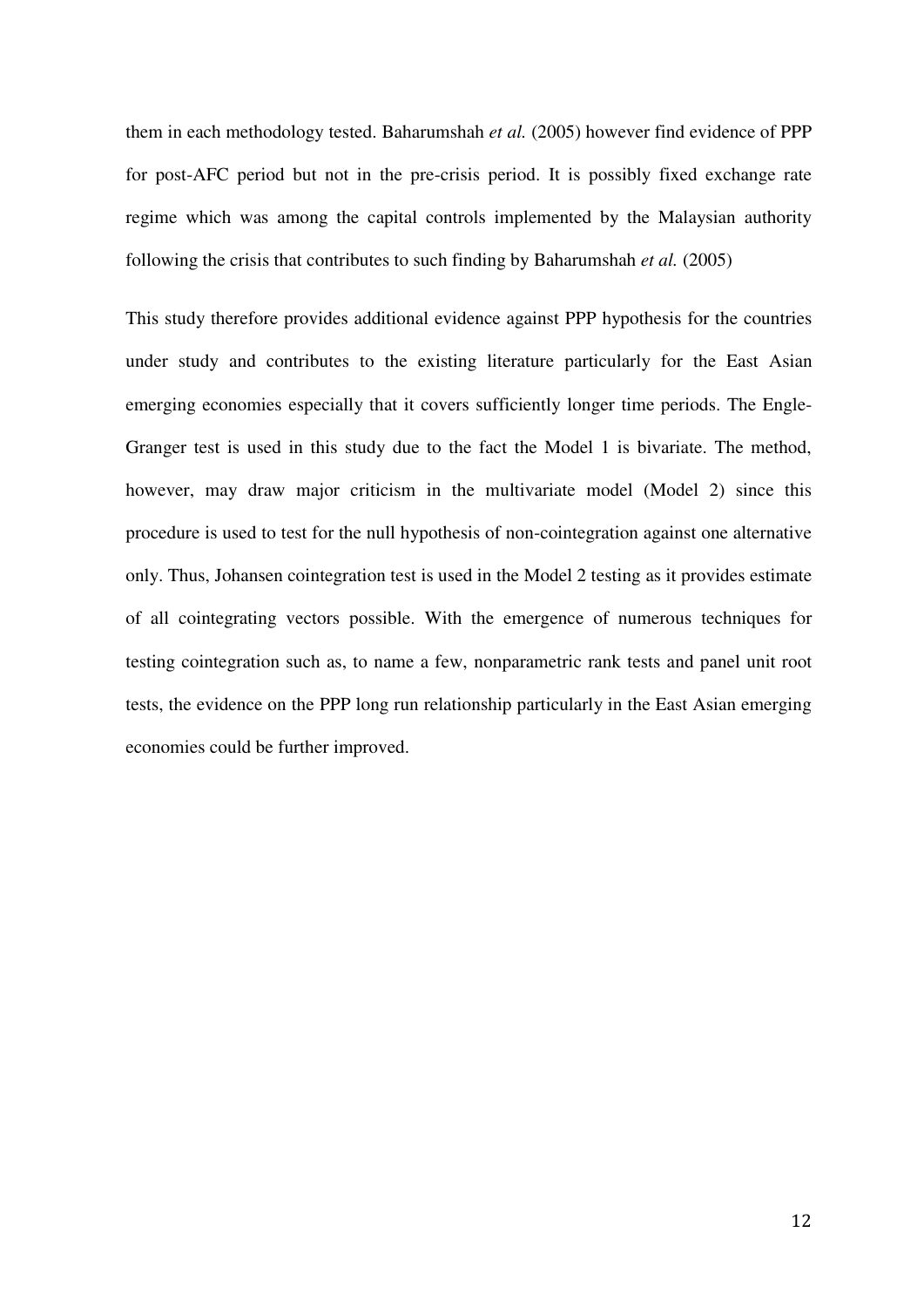## **References**

Abuaf, N., & Jorion, P. (1990). Purchasing Power Parity in the Long Run. *Journal of Finance, 45* (1), 157-174.

Ardeni, P., & Lubian, D. (1989). Purchasing Power Parity during the 1920s. *Economic Letters , 30*, 357-362.

Baharumshah, A. Z., & Ariff, M. (1997). Purchasing Power Parity in South East Asian Countries Economies : A Cointegration Approach. *Asian Economic Jurnal , 11* (2), 141- 153.

Baharumshah, A. Z., Aggarwal, R., & Chan, T.-H. (2005). *East Asian Real Exchange Rates and PPP: New Evidence from Panel-data Tests.* Retrieved April 20, 2009, from MPRA Munich Personal RePEc Archive: http://mpra.ub.uni-muenchen.de/2023

Baillie, R., & Patrick, M. (1989). *The Foreign Exchange Market: Theory and Econometric Evidence .* Cambridge: Cambridge University Press.

Becketti, S., Hakkio, C., & Joines, D. (1995). Exchange rates in the long run. *Federal Reserve Bank of Kansas City Working Paper No.95* .

Chowdhury, A., & Sdogati, E. (1993). Purchasing power parity in the major EMS countries: the role of price and exchange rate adjustment. *Journal of Macroeconomics, 15* , 25-45.

Corbae, D., & Ouliaris, S. (1988). Cointegration and Tests of Purchasing Power Parity. *The Review of Economics and Statistics , 70* (3), 508-511.

Enders, W. (1995). *Applied Econometric Time Series* (First ed.). United States of America: John Wiley & Sons, Inc.

Engle, R. F., & Granger, C. W. (1987). Cointegration and Error Correction: Representation, Estimation and Testing. *Econometrica , 51* (2), 251-276.

Engle, R. F., & Yoo, B. S. (1987). Forecasting and Testing in Cointegrated Systems. *Journal of Econometrics , 35*, 143-159.

Flynn, N., & Boucher, J. (1993). Tests of long run purchasing power parity using alternative methodologies. *Journal of Macroeconomics, 15* , 109-122.

Gan, W. (1991). On the deviation from PPP: the case of ringgit effective exchange rate. *Applied Economics, 23* , 1461-1471.

Glen, J. (1992). Real exchange rate in the short, medium, and long run. *Journal of International Economics, 33* , 147-166.

Hendry, D. F. (1986). Econometric Modelling with Cointegrated Variable: An Overview. *Oxford Bulletin of Economics and Statistics , 48*, 301-312.

Johansen, S. (1988). Statistical Analysis of Cointegration Vectors. *Journal of Economic Dynamics and Control , 12*, 231-254.